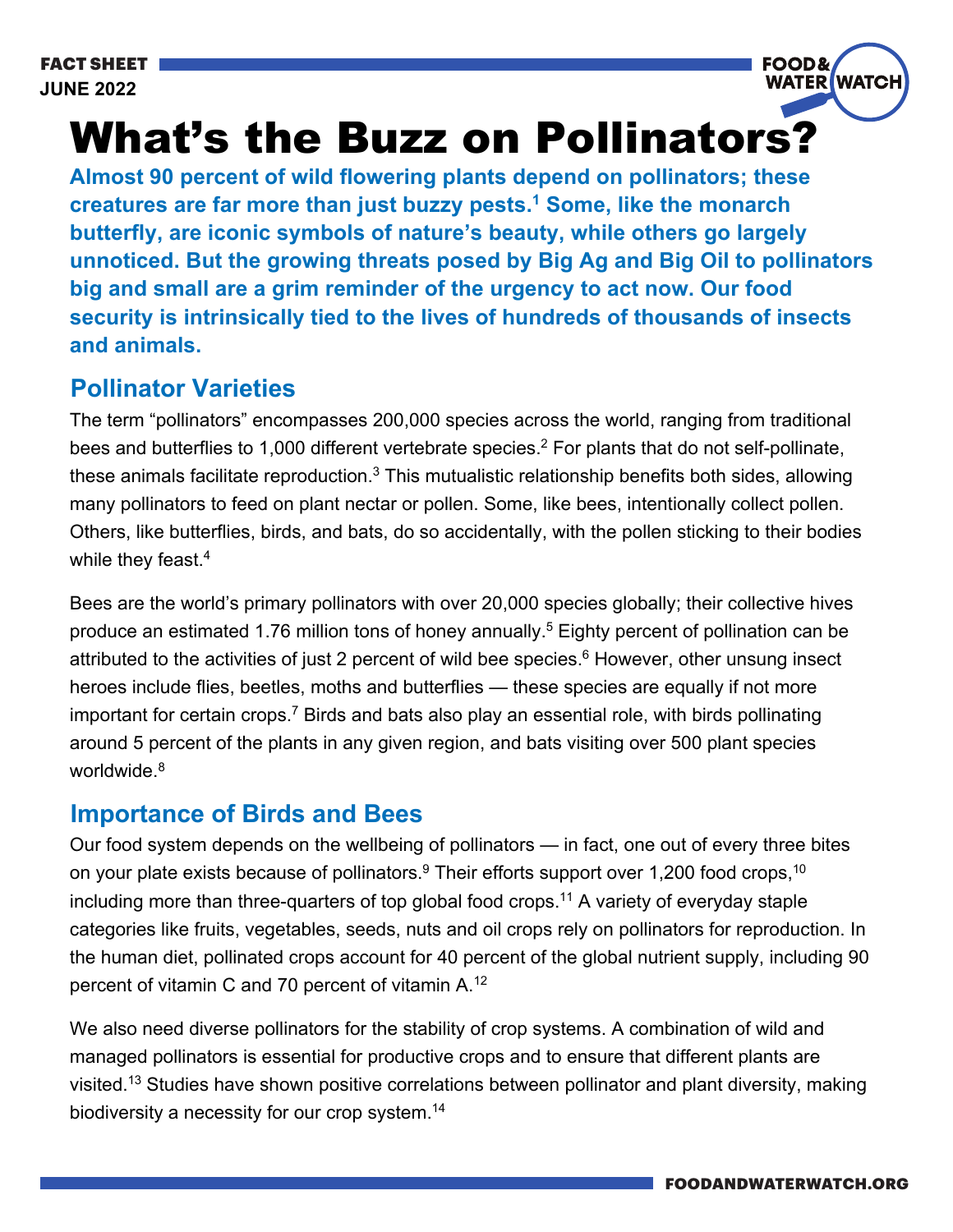An estimated 5 to 8 percent of current global crop production can be directly attributed to pollination, a market value of up to \$577 billion.<sup>15</sup> In the United States alone, the leading pollinators, honeybees, contributed to over \$19 billion in crop production in 2010, while other insect pollinators contributed nearly \$10 billion. 16

These estimates do not even account for the host of human or ecosystem services that pollinators provide. For us, they provide essential medicines, clothing fibers, and construction materials, and they act as cultural symbols and inspirations in many cultures. For the planet, pollinators stabilize the soil, clean the air, supply oxygen and support ecosystems.<sup>17</sup> Around a quarter of the diets of all bird species and many herbivore species depend on pollinators for survival.<sup>18</sup>

## **Status and Ongoing Threats**

As important as they are, more than 40 percent of insect pollinators and 16 percent of vertebrate pollinators globally are highly threatened.<sup>19</sup> The United Nations found that wild pollinators have declined in occurrence and diversity at all scales in northwest Europe and North America.<sup>20</sup> Globally, insect declines are greater than those of bird or plant species, setting up a scenario for cascading effects across ecosystems. $2<sup>1</sup>$  Bee populations have some of the most welldocumented declines, with the United States losing at least 30 percent of its bee colonies annually since 2006.<sup>22</sup> In North America, we are 50 percent less likely to see a bumble bee than we were prior to 1974.<sup>23</sup>

The crisis is evident. Its causes are just as clear. The largest threat posed to pollinators is landuse change and the growth of intensive agriculture.<sup>24</sup> Since the 1960s, agricultural lands have expanded at the expense of forests and grasslands; a further 10 percent increase in agricultural land is projected by 2030.<sup>25</sup> In the United States, this land is increasingly owned by large financial institutions rather than by small and mid-sized farmers.<sup>26</sup> Intensification of land resources leads to habitat loss and fragmentation, loss of nesting sites and destruction of foraging areas.<sup>27</sup> These changes have drastically reduced the number and diversity of wildflowers and weeds, turning them into poisoned monocultures.<sup>28</sup>

With this intensification comes insecticides — particularly the most common class called neonicotinoids — and herbicides.<sup>29</sup> Although overall usage has declined, the remainder have become more potent and harmful to invertebrate species, particularly bees.<sup>30</sup> For instance, imidacloprid (a type of neonicotinoid) is 7,000 times more toxic than DDT to honeybees.<sup>31</sup> If it does not kill bees immediately, it may cause significant sublethal effects, including shortened lifespans, compromised immune systems, impaired navigation and senses, and reduction of their famous waggle dance. $32$ 

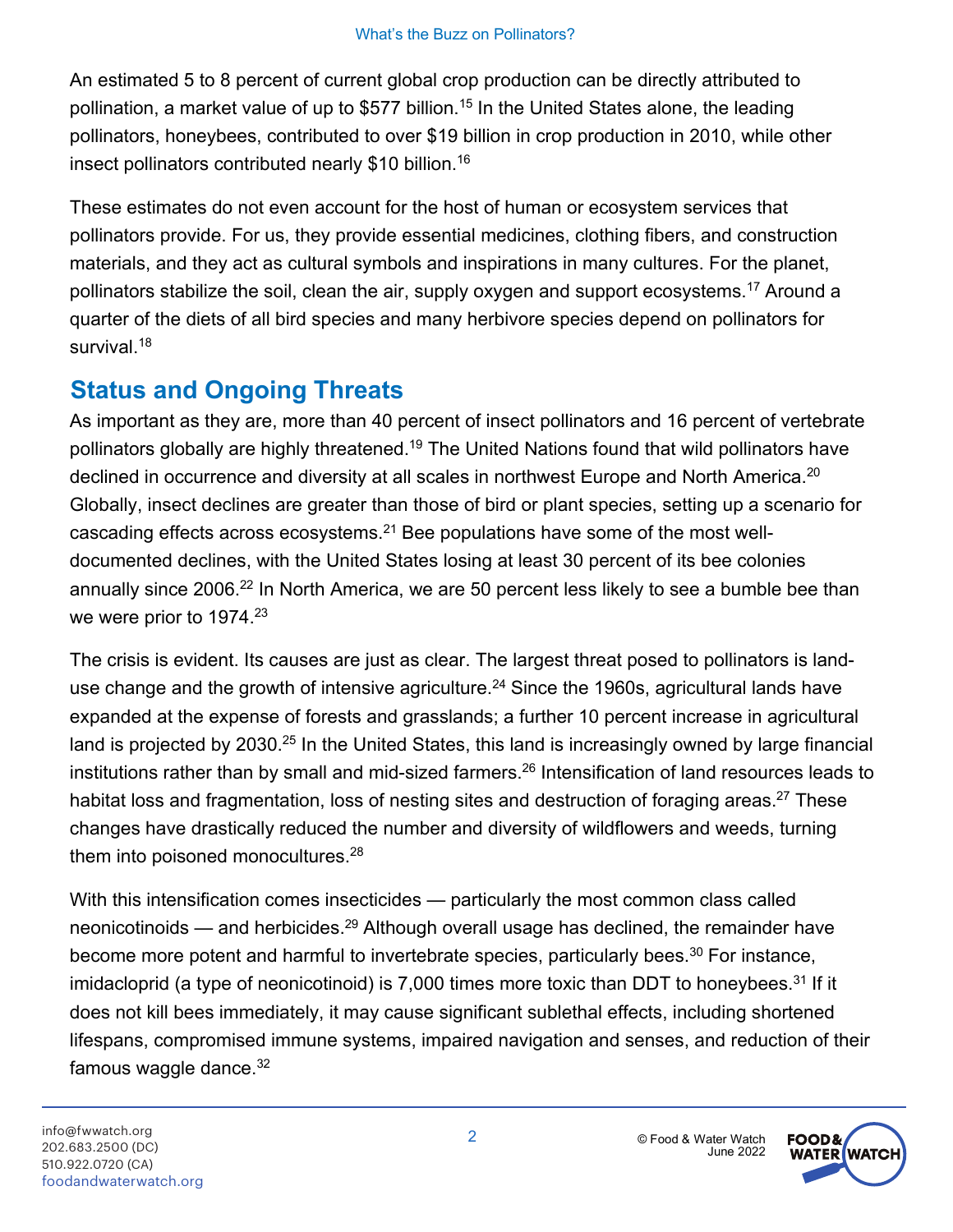Neonicotinoids are persistent in soil and water and remain in the environment for a long time. These long exposures will continue to take their toll.<sup>33</sup> Meanwhile, although herbicides and fungicides are not applied for insect control, their chemicals still disrupt molecular processes inside pollinators.<sup>34</sup> Chronic toxicity from fungicides has been found in honeybees.<sup>35</sup> For example, the world's most popular herbicide, Roundup, has extreme negative impacts on bees, with one of the products having up to 96 percent mortality rates just 24 hours after exposure.<sup>36</sup>

Climate change poses yet another threat to pollinators. It is already altering the range, abundance and seasonal behavior of wild pollinator species like bumble bees and butterflies.<sup>37</sup> Climate change is also shifting growing seasons, potentially weakening the plant populations that these species rely on.<sup>38</sup> Stressful conditions, such as extreme weather events, can reduce the quantity and quality of plant production. In one experiment, simulated temperatures that were increased to mimic climate change caused nectar production to drop by 90 percent.<sup>39</sup>

## **Effects on Us and Our Food System**

It is easy to dismiss these hazards as distant threats happening to distant creatures, but the harms that they will have on people, communities and ecosystems are not so easy to dismiss. Food security will be thrown into disarray with further decimation of pollinator species. Global reliance on pollinator-dependent crops has increased 300 percent over the last five decades, but these crops have experienced lower growth and stability than their pollinator-independent counterparts.40

With crop declines comes increased risk for malnutrition. A limited study found that up to 56 percent of several countries' populations would be newly at risk of nutritional deficiencies if pollinators were lost. Vitamin A deficiencies are particularly dangerous, already causing premature death in 800,000 women and children and pediatric blindness in another 250,000 children annually.41 Continuing this trend of pollinator loss is likely to destabilize regional food production and to impact international trade.<sup>42</sup>

Plant productivity and biodiversity are also negatively impacted by pollinator loss. One study looking at vertebrate pollination found that, in plants pollinated by vertebrates in addition to insects, fruit and seed production drops 63 percent when the animals cannot access plants.<sup>43</sup> In addition to lower productivity, some plant species may be unable to adapt to survive without their designated pollinators, putting them at risk of extinction. Populations of South African orchids, for example, have already nosedived with the disappearance of their bee populations.<sup>44</sup> A third of flowering plant species would be unable to produce seeds with total pollinator loss.<sup>45</sup>

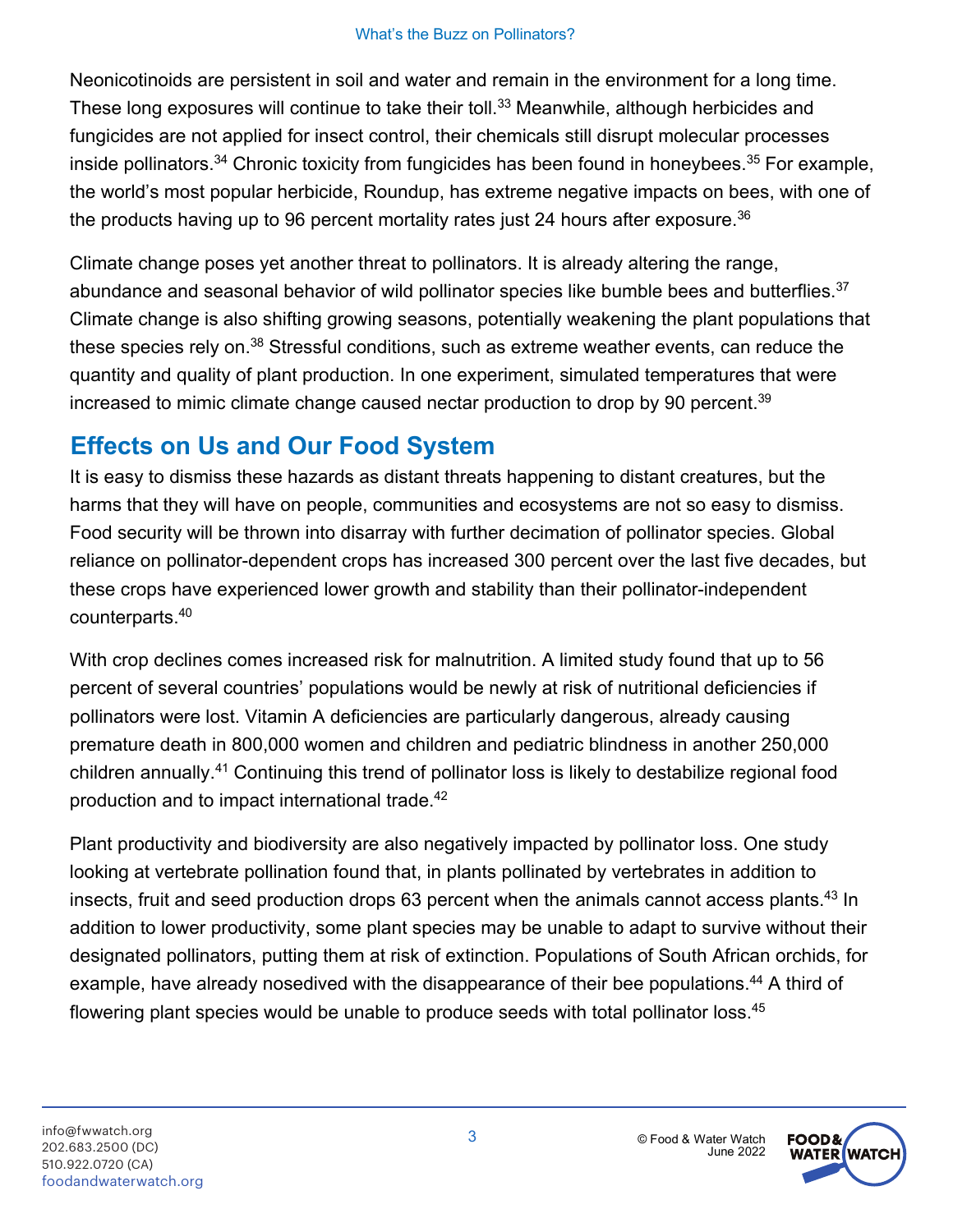In this scenario, the balance of plant species is likely to shift, causing self-pollinating weeds to dominate ecosystems and destroy competition.<sup>46</sup> This will only cause further declines in pollinator populations, as they are unable to feed off many of the species that would become dominant.<sup>47</sup> Animal and bird populations within these ecosystems would also suffer, as the loss of seeds or plants for food threaten their survival.<sup>48</sup>

### **What We Can Do**

These effects will continue to unfold over the next several decades, but we must act now to secure the future of our pollinators and our food security. Most urgently, we need to shift away from the intensive, profit-motivated and pesticide-driven agricultural practices that Big Ag has pushed upon us for decades. Our reliance on chemicals and monocultures serves corporate interests, not farmers or ecosystems.

Food & Water Watch recommends:

- Reestablish supply management for commodity crops, to stop the overproduction of corn and soybeans on monocultures and end the glut of cheap grain that props up factory farms. 49
- Realign our farm safety net so that it encourages the adoption of regenerative practices that return biodiversity to the farm.<sup>50</sup> Diverse, integrated crop-and-livestock operations will eliminate the need for pesticides while providing vital habitat for pollinators and other wildlife.
- Pass federal legislation to protect pollinators. Models include the Saving America's Pollinators Act, which would immediately revoke registration of lethal neonicotinoid pesticides and direct the U.S. Environmental Protection Agency to create a Pollination Protection Board. The Board would monitor pollinator populations and conduct independent reviews of pesticides to protect pollinators and their habitats.<sup>51</sup>

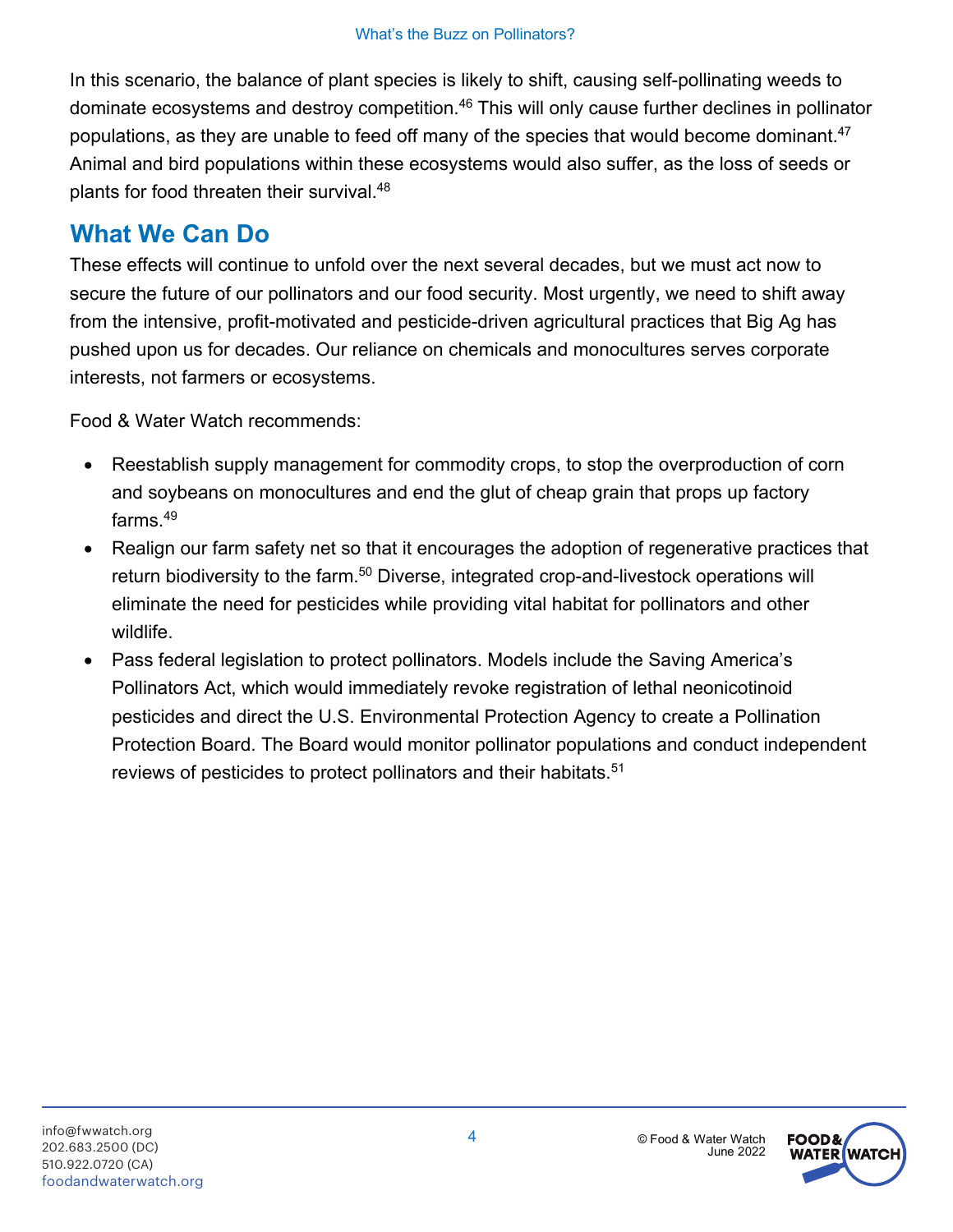## **Endnotes**

<sup>1</sup> Potts, Simon G. et al. Intergovernmental Science-Policy Platform on Biodiversity and Ecosystem Services (IPBES). [Summary for policymakers]. "The Assessment Report on Pollinators, Pollination and Food Production." 2016 at 8. <sup>2</sup> Marks, Raissa. Wildlife Habitat Council. "Native Pollinators." No. 34. May 2005 at 1.

 $3$  Potts et al. (2016) at 14.

<sup>4</sup> U.S. Department of the Interior. National Parks Service (NPS). "What is a pollinator?" Updated June 18, 2018. Available at https://www.nps.gov/subjects/pollinators/what-is-a-pollinator.htm.

 $5$  Kopec, Kelsey and Lori Ann Burd. Center for Biological Diversity. "Pollinators in Peril." February 2017 at 2; Potts et al. (2016) at 18.

 $6$  Potts et al. (2016) at 21.

<sup>7</sup> Rader, Romina et al. "Non-bee insects are important contributors to global crop pollination." *PNAS*. Vol. 113, No. 1. January 2016 at 147.

<sup>8</sup> Mize, Alison. "Lizards, mice, bats and other vertebrates are important pollinators too." *Ecological Society of* 

*America*. April 4, 2018.  $9$  Department of the Interior NPS. (2018).

<sup>10</sup> *Ibid*.

 $11$  Potts et al. (2016) at 8.

 $12$  Department of the Interior NPS. (2018); van der Sluijs, Jeroen P. and Nora S. Vaage. "Pollinators and global food security: The need for holistic global stewardship." *Food Ethics.* Vol. 1. April 2016 at 77 to 78.

<sup>13</sup> Potts et al. (2016) at 21; Rader et al. (2016) at 147.

 $14$  Marks (2005) at 2.

<sup>15</sup> Potts et al. (2016) at 8.

<sup>16</sup> Department of the Interior NPS. (2018).

<sup>17</sup> *Ibid*.; Potts et al. (2016) at 8.

 $18$  Marks (2005) at 1; van der Sluijs and Vaage (2016) at 78.

<sup>19</sup> Kopec and Burd (2017) at 2; IPBES. [Press release]. "Pollinators vital to our food supply under threat." February 26, 2016.

 $20$  Potts et al. (2016) at 9.

<sup>21</sup> Sanchez-Bayo, Francisco and Kris A. G. Wyckhuys. "Worldwide decline of the entomofauna: A review of its drivers." *Biological Conservation*. Vol. 232. January 2019 at 9.

 $22$  Penn State College of Agricultural Sciences. Department of Entomology. "Disappearing pollinators." Available at https://ento.psu.edu/research/centers/pollinators/resources-and-outreach/disappearing-pollinators. Accessed June 2022.

<sup>23</sup> Main, Douglas. "Bumblebees are going extinct in a time of 'climate chaos'." *National Geographic*. February 6, 2020.

 $24$  Potts et al. (2016) at 10; Sanchez-Bayo and Wyckhuys (2019) at abstract.

<sup>25</sup> Kovacs-Hostyanszki, Aniko et al. "Ecological intensification to mitigate impacts of conventional intensive land use on pollinators and pollination." *Ecology Letters*. Vol. 20. 2017 at 674.

<sup>26</sup> Keiffer, Katy. "Who really owns American farmland?" *The Counter*. July 31, 2017.

<sup>27</sup> Kovacs-Hostyanszki et al. (2017) at 674.

 $28$  van der Sluijs and Vaage (2016) at 81.

 $29$  Sanchez-Bayo and Wyckhuys (2019) at abstract; van der Sluijs and Vaage (2016) at 82.

<sup>30</sup> Heidt, Amanda. "U.S. pesticide use is down, but damage to pollinators is rising." *The Scientist*. April 5, 2021.

 $31$  van der Sluijs and Vaage (2016) at 82.

<sup>32</sup> Riaz, Jaweria et al. "Pollution and pollinators: A review." *Pure and Applied Biology*. Vol. 9, Iss. 3. September 2020 at 2052; Holt, Holly. Penn State College of Agricultural Sciences. Department of Entomology. "Pesticides." Available at https://ento.psu.edu/research/centers/pollinators/resources-and-outreach/disappearing-pollinators/pesticides. Accessed June 2022.

 $33$  van der Sluijs and Vaage (2016) at 82 to 83.

<sup>34</sup> Holt. "Pesticides."

 $35$  Riaz et al. (2020) at 2052.

 $36$  Straw, Edward A, et al. "Roundup causes high levels of mortality following contact exposure in bumble bees." *Journal of Applied Ecology.* Vol. 58, Iss. 6. April 2021 at abstract.

 $37$  Potts et al. (2016) at 11.